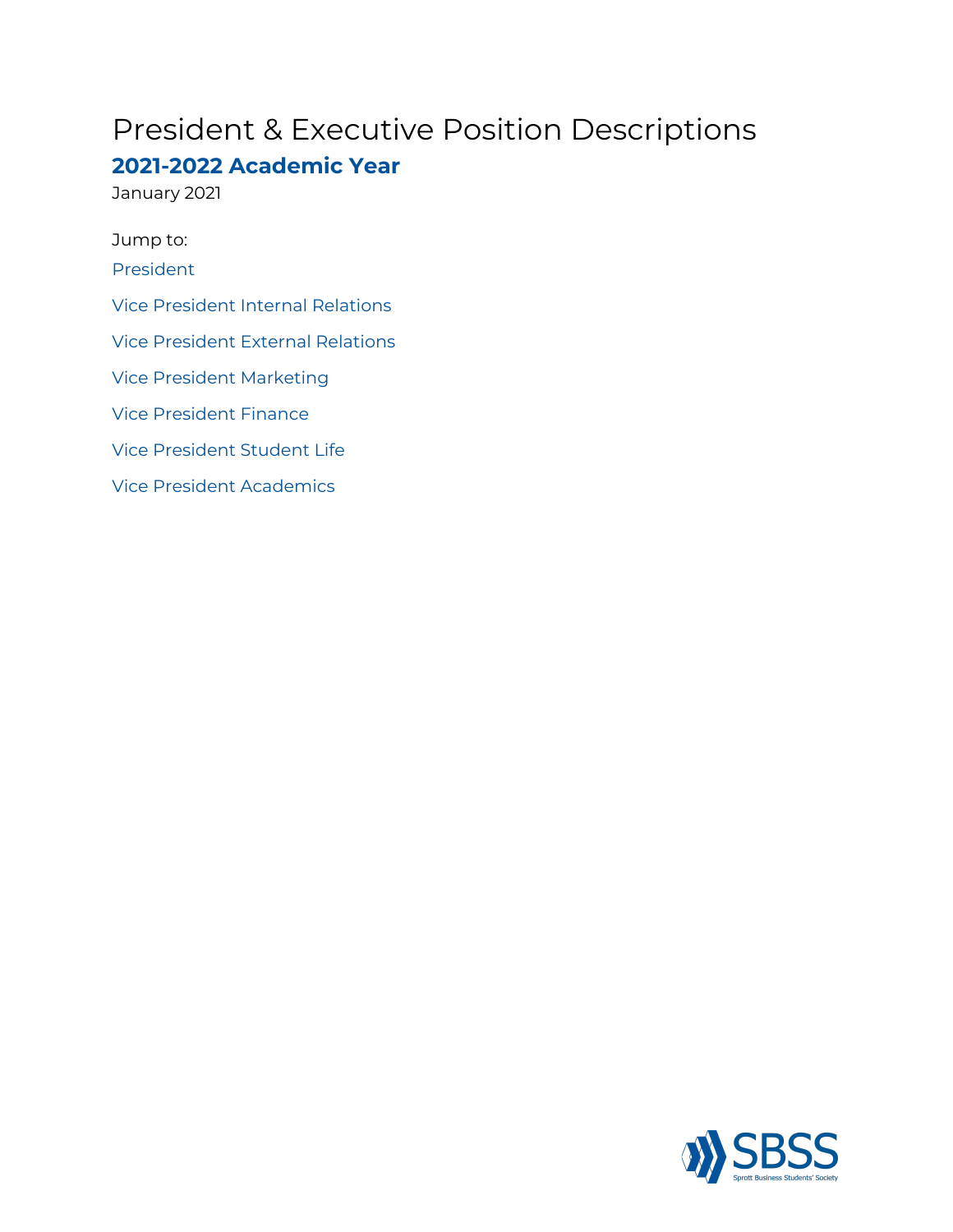# <span id="page-1-0"></span>President

The President is responsible for overseeing SBSS operations and budget, while shaping the strategic direction of the Society moving forward. The President is to act as the primary point of contact between the Sprott student body, the Sprott faculty, and the greater Carleton community. They are to act in the best interest of the Society and its members in pursuing partnerships with external entities. The President is also to support the initiatives of the Vice Presidents while ensuring their alignment to the vision of the Society.

- Organization and Time Management
	- Managing multiple priorities in overseeing the initiatives of the six Vice President portfolio's
	- Planning of SBSS initiatives, and event timeline for the year
	- Facilitating weekly SBSS executive meetings and monthly council meetings
	- Attending weekly meetings with Sprott Student Success Officer
	- Attending Sprott Faculty Board Meetings, CASG Council meetings, and other committees as assigned
- Interpersonal and Communication
	- Be the point of communication between Sprott students and faculty
	- Speak to large groups of students at various Sprott events (e.g. Sprosh)
- Conflict management
	- Responsible for managing conflicts between the six Vice President's
	- Responsible for addressing issues of performance etc. with, or in place of, a Vice President facing issues with a Director
- Leadership
	- Overseeing the efforts of approximately 50 volunteers Representing and advocating on behalf of the Sprott undergraduate student body

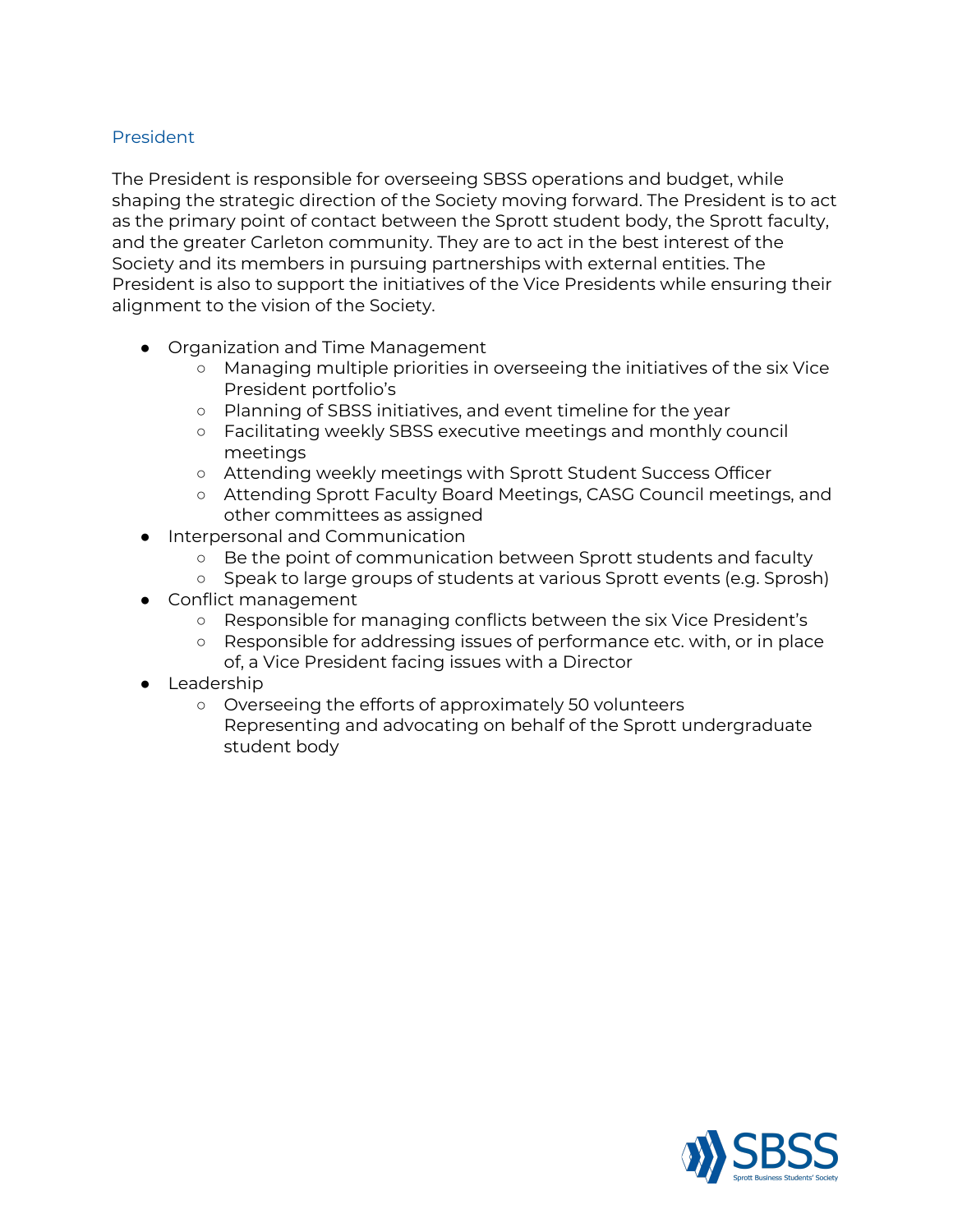#### <span id="page-2-0"></span>Vice President Internal Relations

The Vice President Internal Relations is responsible for the facilitation of all Director and Committee member hiring for the Sprott Business Students' Society. The Vice President Internal Relations is responsible for planning all SBSS Council meetings as mandated by the Constitution, scheduling SBSS office hours, and facilitating any and all retreats. The Vice President Internal serves as the primary point of contact for student inquiries, as directed by the sbsscouncil.com website. It is the role of the Vice President Internal Relations to serve as an objective party in all matters of hiring and internal council conflict, as well as to offer support to the President and other Executives in their respective portfolios.

- Responsible for office hours scheduling
- Responsible for planning all council interviews, meetings, and retreats
- Responsible for handling internal council conflicts, specifically those which may occur within the executive team
- Must act as the main point of contact for all student inquiries into the SBSS
- Responsible for fostering a friendly, open, and supportive council environment
- Must act as a role model for all members of the SBSS and empowering them to take ownership of their own student experience

Portfolio: Corporate Clubs Director, Equity and Inclusion Director, International Student Representatives

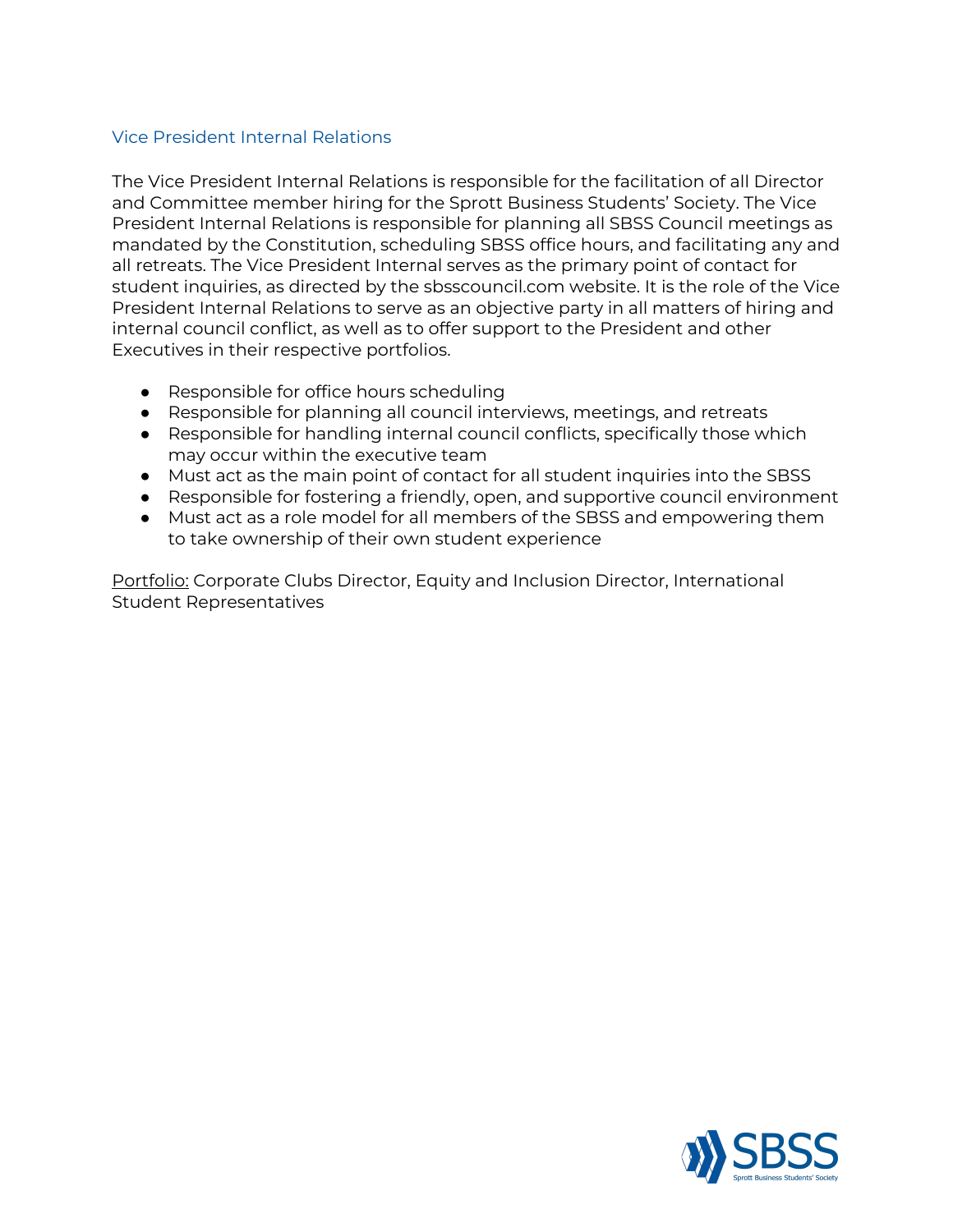# <span id="page-3-0"></span>Vice President External Relations

The Vice President External Relations is responsible for the acquisition and maintenance of corporate relations for the Sprott Business Students' Society. The primary role of the Vice President External Relations is to secure sponsorships from corporate partners and to honour all promises and commitments made while striving to provide partners with a positive experience. Securing sponsors allows for the SBSS to connect students with representatives from the business community, as well as offers financial support to the various SBSS events and activities in all portfolios.

- Responsible for overseeing the initiatives of three directors, including the Business Banquet and Sprott Gala
- Attend weekly Banquet meetings with Faculty in the final two months leading up to the event
- Attend weekly SBSS executive meetings and monthly council meetings
- Cold calling organizations and maintaining records relating to sponsorship
- Must act as the point of contact between the SBSS and all external parties including
- Maintain ongoing communication with the Sprott BCMC staff and Sprott Alumni Relations Officer
- Responsible for managing all event-related issues
- Responsible for mitigating and addressing all portfolio related conflicts
- Responsible for overseeing event approval, planning, and execution
- Responsible for ensuring commitment of Directors to the SBSS for the entirety of the academic year
- Must act as a role model for all members of the SBSS and empowering them to take ownership of their own student experience

Portfolio: Formals Co-Directors, Co-Corporate Directors, Corporate Relations Managers, Formals Committee

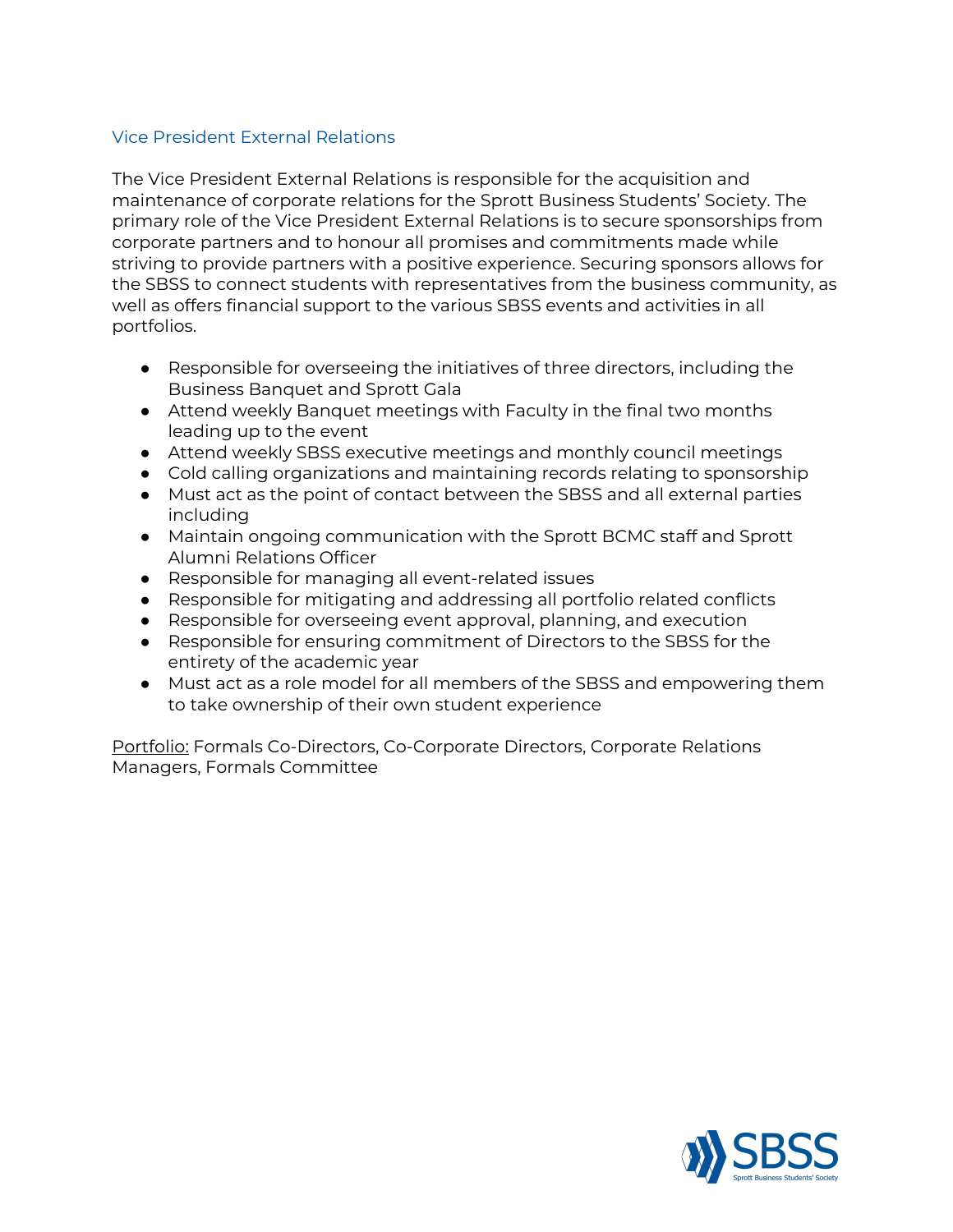#### <span id="page-4-0"></span>Vice President Marketing

The Vice President Marketing is responsible for the communication of all SBSS initiatives to the Sprott Student body, and for increasing awareness of the SBSS and its events throughout the school year. The Vice President Marketing oversees a portfolio of five directors and contributes leadership for SBSS merchandise, website development, social media, public relations and media production

- Responsible for overseeing the Marketing portfolio
- Responsible for managing various SBSS event promotions through a variety of channels, in addition to Sprott and BCMC related promotions
- Attend weekly SBSS executive meetings and monthly council meetings
- Responsible for the execution of creative marketing tactics
- Management of outgoing communications with Sprott students through a variety of mediums, including social media, emails, and website.
- Responsible for generating excitement and engagement amongst Sprott students for SBSS initiatives
- Responsible for managing the SBSS brand across all means of communication
- Responsible for ensuring commitment of Directors and Managers to the SBSS for the entirety of the academic year
- Acting as a role model for all members of the SBSS and empowering them to take ownership of their own student experience

Portfolio: Merchandise Director, Digital Media Director, Media Production Director, Web Development Director, Public Relations Director, Public Relations Managers

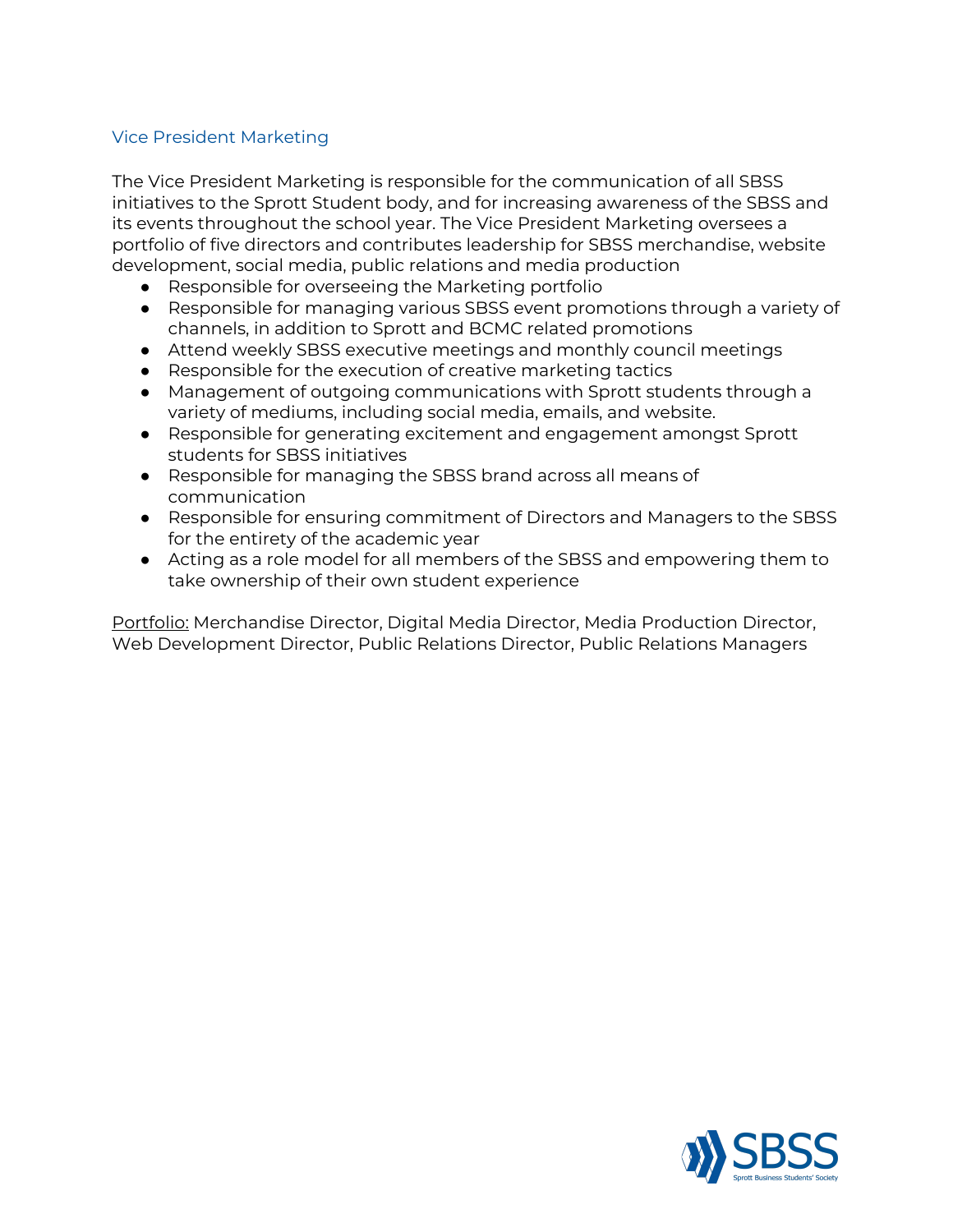# <span id="page-5-0"></span>Vice President Finance

The Vice President Finance is responsible for managing the SBSS budget over the course of the executive term. This includes, but is not limited to, financial planning, payment processing, reviewing of bills and statements, maintaining financial statements, and processing reimbursements. It is the responsibility of the Vice President Finance to ensure that the SBSS is in a stable financial position at all times, that initiatives being pursued by the Society are financially feasible, and that the organization executes payment obligations in a timely fashion.

- Responsible for completing all payments and reimbursements in a timely fashion
- Responsible for approving budgets within one week of receiving them
- Attend weekly executive meetings and monthly council meetings
- Explain the financial constraints of the Society in event/initiative planning
- Firmly advocate and makes decisions based on the financial sustainability of the Society; even with pushback from council members (i.e. in the approval or denial of council events/initiatives)
- Responsible for overseeing budget approval, planning, and execution
- Responsible for ensuring commitment of director to the SBSS for the entirety of the academic year
- Must act as a role model for all members of the SBSS and empowering them to take ownership of their own student experience

Portfolio: Finance Director

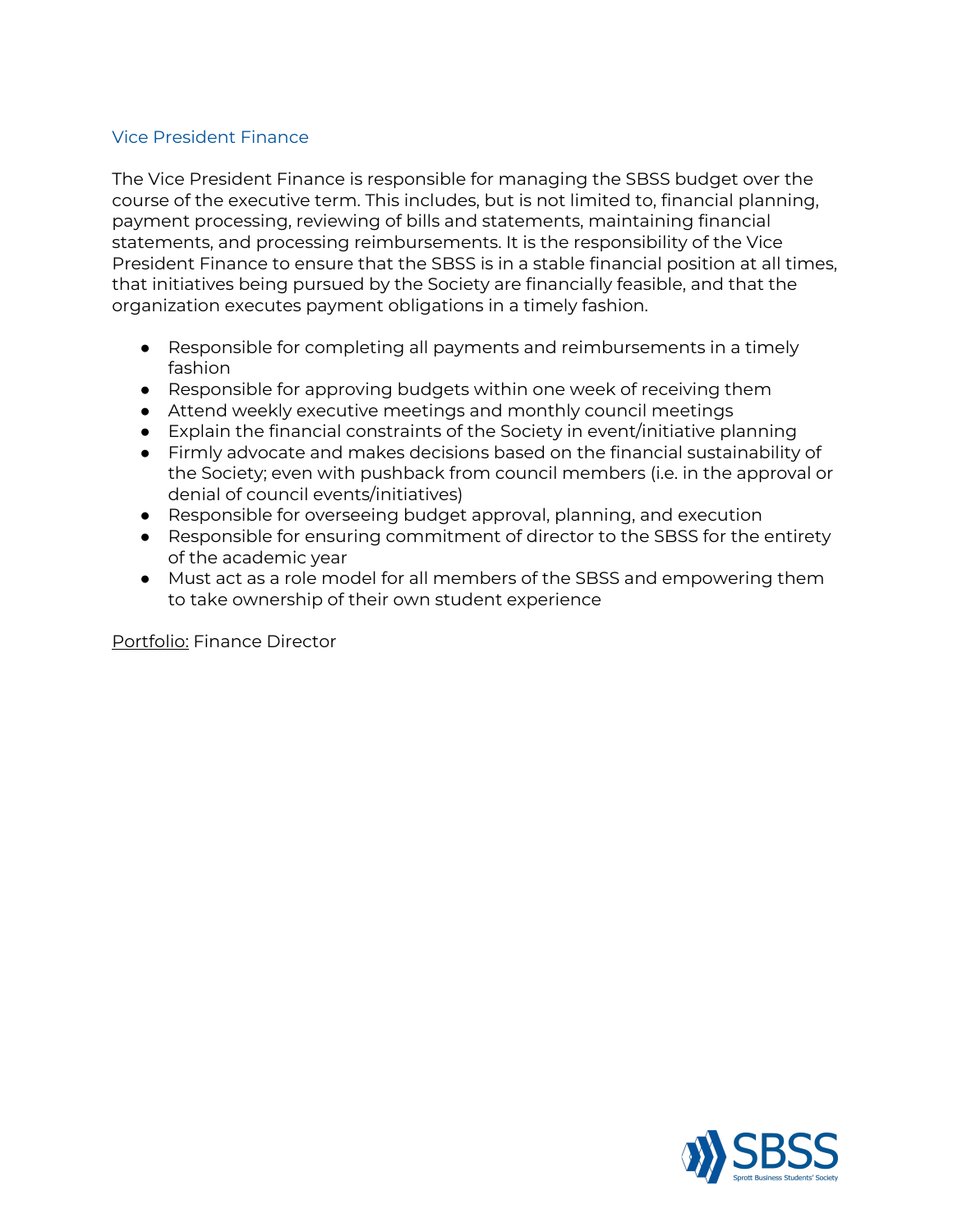#### <span id="page-6-0"></span>Vice President Student Life

The Vice President Student Life is responsible for leading multiple teams to ensure that successful athletic, social and charitable events occur throughout the academic year. Primary responsibilities include hiring volunteers, leading teams and ensuring every stage of planning events has been executed properly and in accordance to University policy. The Vice President Student Life is to serve as the driving force in generating student engagement outside of the classroom.

- Responsible for overseeing the initiatives of the three portfolio directors, namely 5 Days for the Homeless, other charity initiatives as they are planned, student appreciation week, the ODR, etc.
- Attend weekly SBSS executive meetings and monthly council meetings
- Responsible for interacting with students in order to determine what kinds of events are being demanded
- Responsible for overseeing event approval, planning, and execution
- Responsible for ensuring commitment of Directors to the SBSS for the entirety of the academic year
- Acting as a role model for all members of the SBSS and empowering them to take ownership of their own student experience
- Responsible for managing all event related issues
- Responsible for mitigating and addressing all portfolio related conflicts

Portfolio: Social Director, Athletics Director, Charity Director, Social Committee, Athletics Committee, Charity Committee